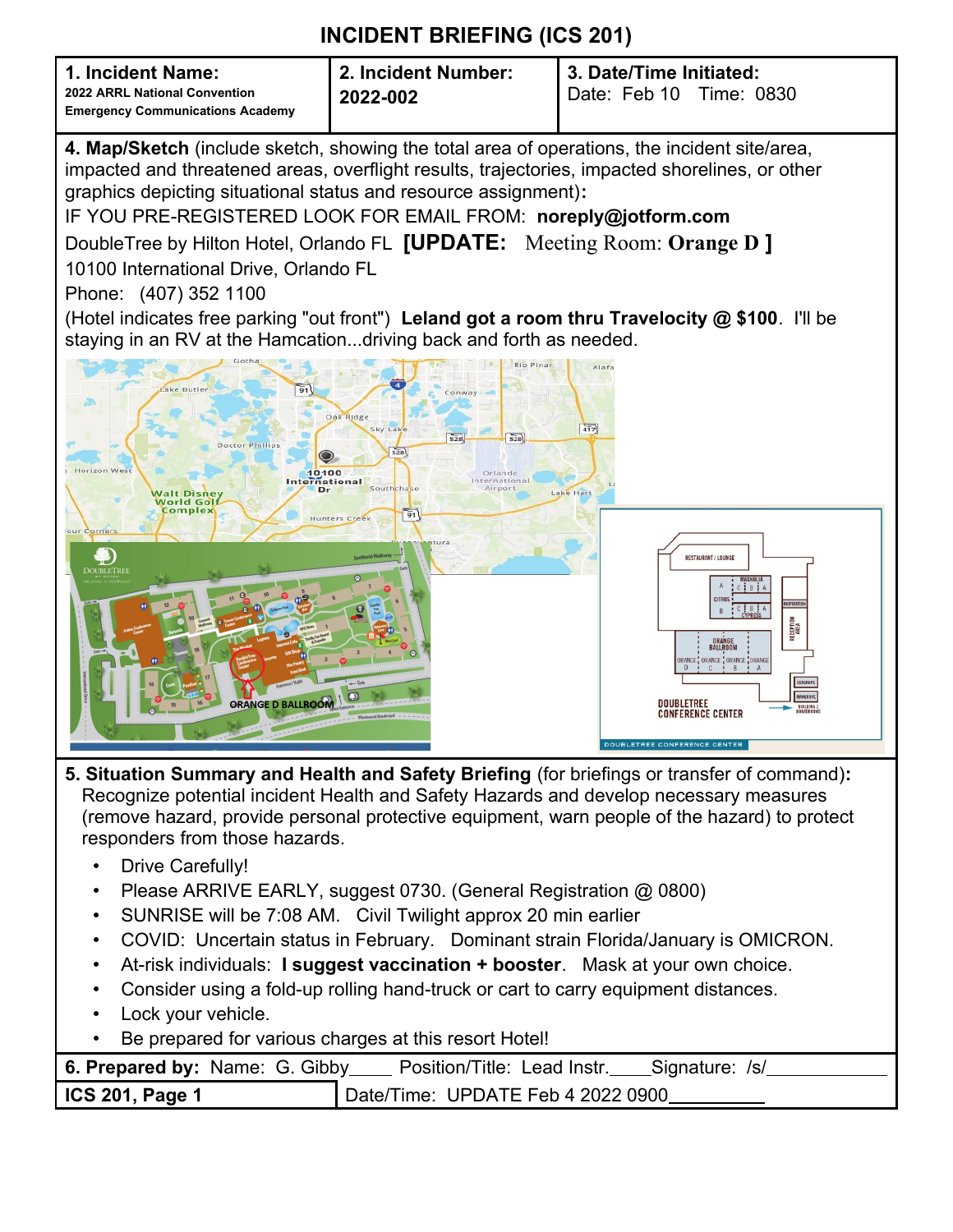|                                                                                                                                                                                                                                                                                                                                                                           | INCIDENT BRIEFING (ICS 201)                                                                                                                                                                                                                                                                                                                         |                                                          |                                                    |  |  |  |
|---------------------------------------------------------------------------------------------------------------------------------------------------------------------------------------------------------------------------------------------------------------------------------------------------------------------------------------------------------------------------|-----------------------------------------------------------------------------------------------------------------------------------------------------------------------------------------------------------------------------------------------------------------------------------------------------------------------------------------------------|----------------------------------------------------------|----------------------------------------------------|--|--|--|
| 1. Incident Name:<br>2022 ARRL National Convention                                                                                                                                                                                                                                                                                                                        | <b>Emergency Communications Academy</b>                                                                                                                                                                                                                                                                                                             | 2. Incident Number:<br>2022-002                          | 3. Date/Time Initiated:<br>Date: Feb 10 Time: 0830 |  |  |  |
| <b>7. Current and Planned Objectives:</b><br>Have a great time and encourage and educate as many persons a possible.<br>Sign off<br>volunteers on the ARRL or Florida ARES(R) Taskbook where possible.<br>Get to know great teachers and volunteers.<br>$\bullet$<br>Make friendships that will be of great benefit during disaster service.<br>$\bullet$<br>Learn a ton! |                                                                                                                                                                                                                                                                                                                                                     |                                                          |                                                    |  |  |  |
|                                                                                                                                                                                                                                                                                                                                                                           |                                                                                                                                                                                                                                                                                                                                                     | 8. Current and Planned Actions, Strategies, and Tactics: |                                                    |  |  |  |
| Time:                                                                                                                                                                                                                                                                                                                                                                     | Actions:                                                                                                                                                                                                                                                                                                                                            |                                                          |                                                    |  |  |  |
| <b>SAT Jan29</b><br><b>1900 EST</b><br>If this time is<br>especially<br>bad for you,<br>please let<br>me know.                                                                                                                                                                                                                                                            | ZOOM GET TO KNOW EACH OTHER: https://us02web.zoom.us/j/89530741792<br>There are telephone access #'s also:<br>$+1$ 929 205 6099 US (New York)<br>+1 301 715 8592 US (Washington DC)<br>$+1$ 312 626 6799 US (Chicago)<br>$+16699006833$ US (San Jose)<br>+1 253 215 8782 US (Tacoma)<br>$+1$ 346 248 7799 US (Houston)<br>Meeting ID: 895 3074 1792 |                                                          |                                                    |  |  |  |
| <b>Update</b>                                                                                                                                                                                                                                                                                                                                                             | SHIRTS / BADGES -- Already sent out by ARRL - Official Presenters should have<br>already received. Your Badge holds a MEAL TICKET also and can be used to<br>get you into HAMCATION! (HOORAY ARRL!)                                                                                                                                                 |                                                          |                                                    |  |  |  |
| SAT Feb 5                                                                                                                                                                                                                                                                                                                                                                 | SLIDES / PLANS DUE TO docvacuumtubes@gmail.com<br>UPDATE: Arc Thames will bring a computer suitable for presenting your slides<br>and will add ARRL-Specific Lead-In Slides (YAH ARC!!)                                                                                                                                                             |                                                          |                                                    |  |  |  |

Latest Program: <https://qsl.net/nf4rc/2022/EmCommTrainingTrack0106.pdf>

Talks listed below have "shortened titles" due to space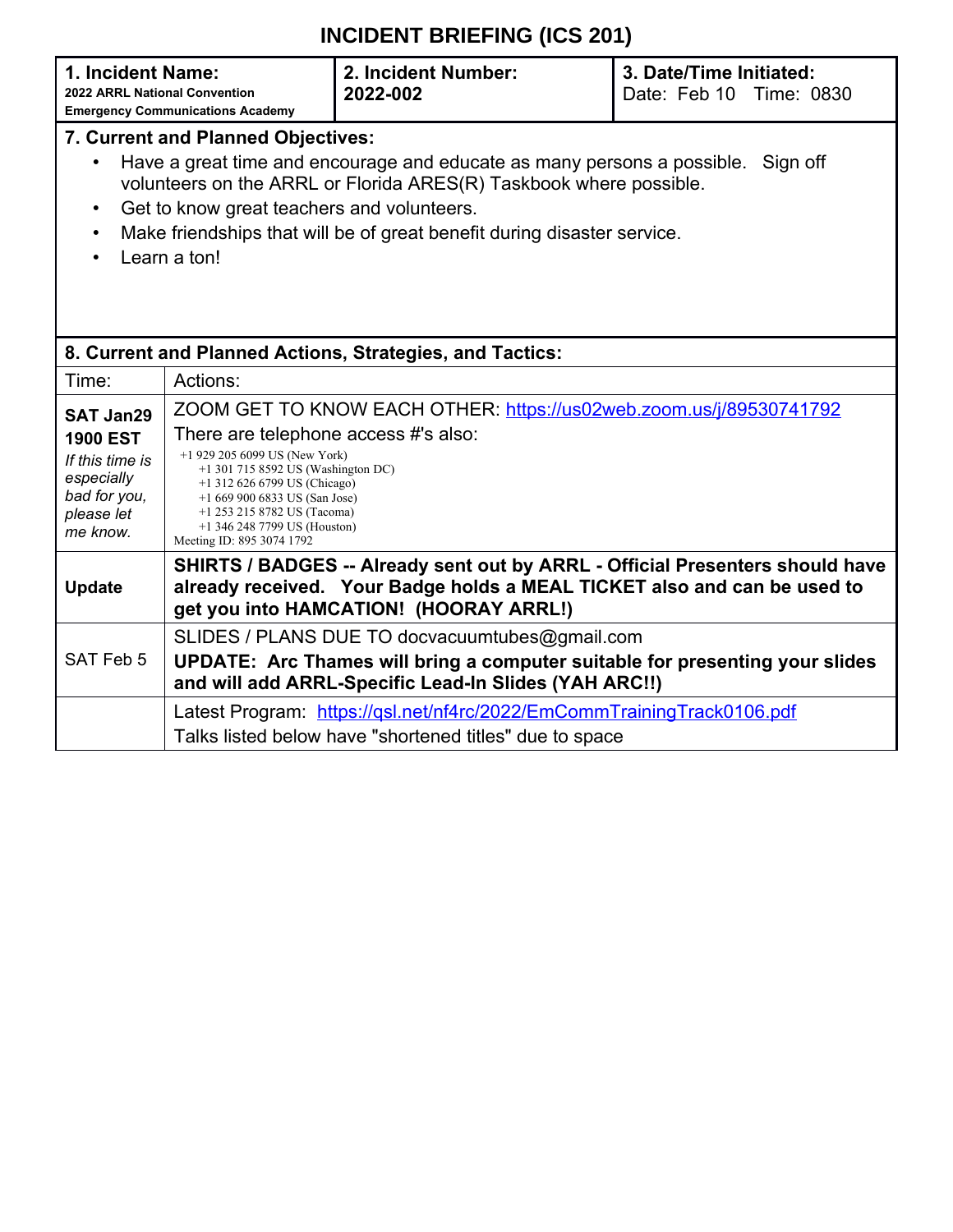| 1. Incident Name:<br>2022 ARRL National Convention<br><b>Emergency Communications Academy</b> |                                                                                                                                                                                                                                                                                                                                                                                                                                                                                                                                                                                                                                                                                                                                                            | 2. Incident Number:<br>2022-002                                                                                                                                                                                                                                                                                                                                                        | 3. Date/Time Initiated:<br>Date: Feb 10 Time: 0830 |  |  |  |  |
|-----------------------------------------------------------------------------------------------|------------------------------------------------------------------------------------------------------------------------------------------------------------------------------------------------------------------------------------------------------------------------------------------------------------------------------------------------------------------------------------------------------------------------------------------------------------------------------------------------------------------------------------------------------------------------------------------------------------------------------------------------------------------------------------------------------------------------------------------------------------|----------------------------------------------------------------------------------------------------------------------------------------------------------------------------------------------------------------------------------------------------------------------------------------------------------------------------------------------------------------------------------------|----------------------------------------------------|--|--|--|--|
|                                                                                               | <b>ROOM UPDATE:</b>                                                                                                                                                                                                                                                                                                                                                                                                                                                                                                                                                                                                                                                                                                                                        |                                                                                                                                                                                                                                                                                                                                                                                        |                                                    |  |  |  |  |
|                                                                                               |                                                                                                                                                                                                                                                                                                                                                                                                                                                                                                                                                                                                                                                                                                                                                            |                                                                                                                                                                                                                                                                                                                                                                                        |                                                    |  |  |  |  |
|                                                                                               | TABLES, 6 feet, 2 chairs per table. Front table, 2 chairs, covering.<br>Selt Powered Podium; Slide Projector 3K with HDMI connection; 25 foot HDMI cable                                                                                                                                                                                                                                                                                                                                                                                                                                                                                                                                                                                                   |                                                                                                                                                                                                                                                                                                                                                                                        |                                                    |  |  |  |  |
|                                                                                               | available. Box to allow you to connect up external AUDIO into PA system.                                                                                                                                                                                                                                                                                                                                                                                                                                                                                                                                                                                                                                                                                   |                                                                                                                                                                                                                                                                                                                                                                                        |                                                    |  |  |  |  |
|                                                                                               | RICK PALM will have a LIMITED # of Internet logins (contracted service)                                                                                                                                                                                                                                                                                                                                                                                                                                                                                                                                                                                                                                                                                    |                                                                                                                                                                                                                                                                                                                                                                                        |                                                    |  |  |  |  |
|                                                                                               | COVID: ARRL Published plans for Covid: http://www.arrl.org/covid-19-protocol                                                                                                                                                                                                                                                                                                                                                                                                                                                                                                                                                                                                                                                                               |                                                                                                                                                                                                                                                                                                                                                                                        |                                                    |  |  |  |  |
|                                                                                               | Suggest having a mask available. (NOTE: Florida COVID numbers are declining<br>dramatically, peak was achieved mid January.)                                                                                                                                                                                                                                                                                                                                                                                                                                                                                                                                                                                                                               |                                                                                                                                                                                                                                                                                                                                                                                        |                                                    |  |  |  |  |
|                                                                                               | ARRL Arrival Instructions: "Please arrive between 7:45 AM and 8:00 AM, allowing<br>yourself enough time to park and enter the main hotel building. Go left after walking into<br>the hotel to get to the "DoubleTree Conference Center" (see hotel map). Track Leaders<br>and presenters can go directly to your meeting rooms (see room assignments below).<br>Registrants have been instructed to find our 4 check-in tables outside the Orange meeting<br>rooms to pick-up their Registrant badges. Each table will have an ARRL staff liaison to<br>greet Registrants for each Training Track. After Registrants get their badges, they will be<br>directed to the meeting rooms. Registrants should be in-seats for a prompt start at 8:30<br>$AM.$ " |                                                                                                                                                                                                                                                                                                                                                                                        |                                                    |  |  |  |  |
| 0830                                                                                          | UPDATE: Short moment of silence for Silent Key Karl Martin, NFL SEC, by Rick<br>Palm K1CE<br>Welcome - Mike Walters W8ZY ARRL Field Services Mgr; Gordon Gibby KX4Z<br>[Gibby will introduce ways to update your computer to .NET etc]                                                                                                                                                                                                                                                                                                                                                                                                                                                                                                                     |                                                                                                                                                                                                                                                                                                                                                                                        |                                                    |  |  |  |  |
| 0900                                                                                          | Overview of Amateur Radio Response to Disasters C. Matthew Curtin KD8TTE                                                                                                                                                                                                                                                                                                                                                                                                                                                                                                                                                                                                                                                                                   |                                                                                                                                                                                                                                                                                                                                                                                        |                                                    |  |  |  |  |
| 0930                                                                                          | <b>Curtin KD8TTE</b>                                                                                                                                                                                                                                                                                                                                                                                                                                                                                                                                                                                                                                                                                                                                       | Basic Voice Traffic Handling: Mechanics. Helen Straughn WC4FSU, C. Matthew                                                                                                                                                                                                                                                                                                             |                                                    |  |  |  |  |
| 1000                                                                                          | Hands-On Voice Traffic - (Real Net) - Capturing ICS-213's -> Radiogram Leland<br>Gallup AA3YB, C. Matthew Curtin KD8TTE. Analog VHF Transceiver required<br><b>SEE ICS-205 FOLLOWING</b>                                                                                                                                                                                                                                                                                                                                                                                                                                                                                                                                                                   |                                                                                                                                                                                                                                                                                                                                                                                        |                                                    |  |  |  |  |
| 1100                                                                                          |                                                                                                                                                                                                                                                                                                                                                                                                                                                                                                                                                                                                                                                                                                                                                            | ARRL ARES Forum. Arc Thames W4CPD NFLSEC, Christine Duez K4KJN WF<br>SEC, Josh Johnston KE5MHV ARRL E M Director, Mike Walters W8ZY ARRL FS Mgr                                                                                                                                                                                                                                        |                                                    |  |  |  |  |
| 1145                                                                                          |                                                                                                                                                                                                                                                                                                                                                                                                                                                                                                                                                                                                                                                                                                                                                            | Head to the ARRL NATIONAL LUNCHEON (on site)                                                                                                                                                                                                                                                                                                                                           |                                                    |  |  |  |  |
| 1315                                                                                          |                                                                                                                                                                                                                                                                                                                                                                                                                                                                                                                                                                                                                                                                                                                                                            | <b>AUXCOMM - Open Forum, Leland Gallup AA3YB Moderator</b>                                                                                                                                                                                                                                                                                                                             |                                                    |  |  |  |  |
| 1415                                                                                          |                                                                                                                                                                                                                                                                                                                                                                                                                                                                                                                                                                                                                                                                                                                                                            | WINLINK Discussion / Demo -- Gordon Gibby KX4Z -- LIVE TRAINING with mentors<br>MENTORS: Arc Thames (NFL SEC); Brian Schultheis K4BJS; David Huckstep<br>W4JIR; Doug Lynch; Eugene Bannon KB4HAH; Leland Gallup AA3YB; Rick<br>Harrelson WB4ULT; Rick Palm K1CE; Earl McDow K4ZSW; Gordon Gibby KX4Z<br>IAP For This Session: https://qsl.net/nf4rc/2022/IncidentActionPlanWinlink.pdf |                                                    |  |  |  |  |
|                                                                                               |                                                                                                                                                                                                                                                                                                                                                                                                                                                                                                                                                                                                                                                                                                                                                            | INSTALLATION INSTRUCTIONS: https://qsl.net/nf4rc/2022/InstallationProcedure.pdf                                                                                                                                                                                                                                                                                                        |                                                    |  |  |  |  |
| 1530                                                                                          | KX4Z                                                                                                                                                                                                                                                                                                                                                                                                                                                                                                                                                                                                                                                                                                                                                       | Emergency Antennas, NVIS, RF Exp. C. Matthew Curtin KD8TTE, Gordon Gibby                                                                                                                                                                                                                                                                                                               |                                                    |  |  |  |  |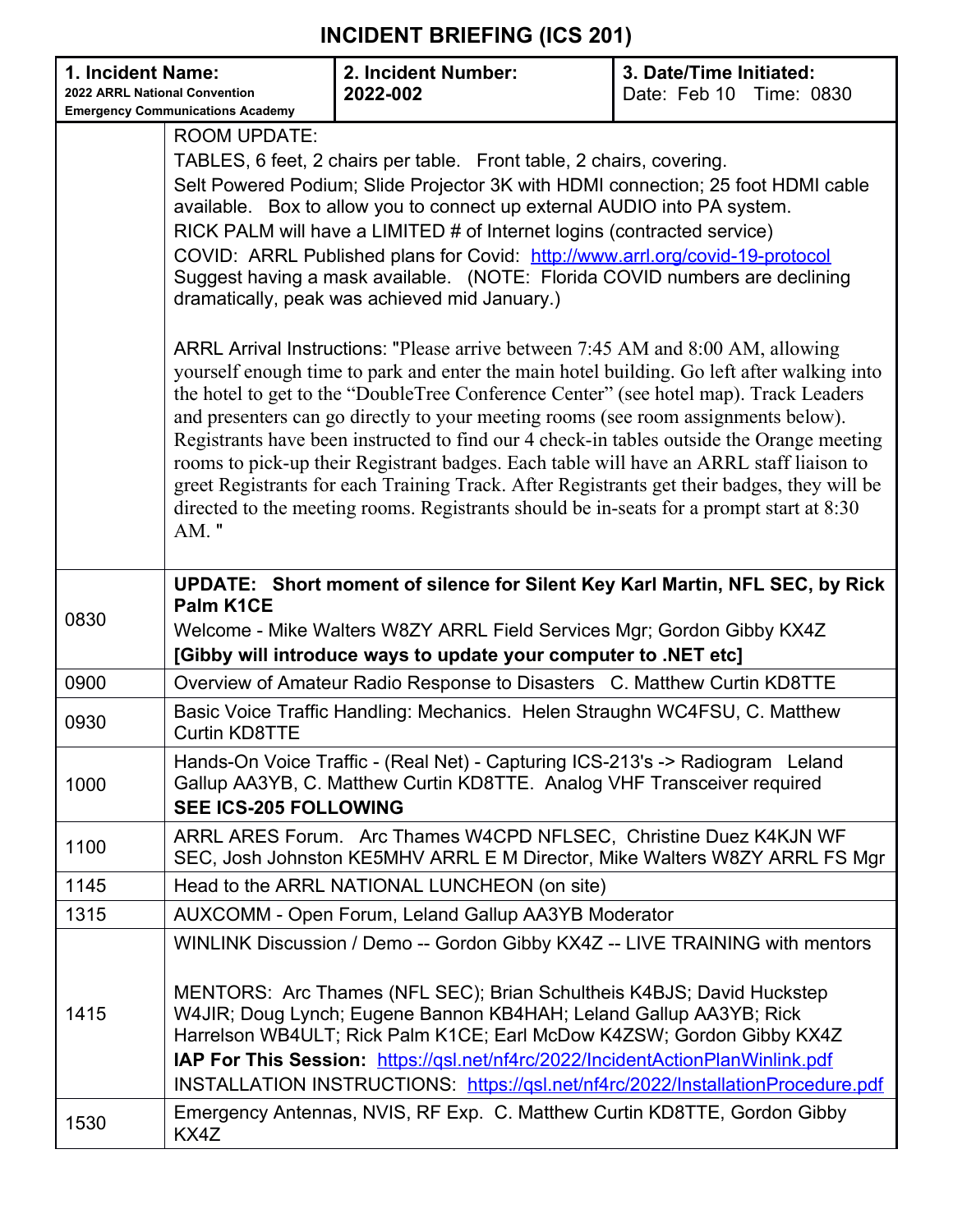| 1. Incident Name:<br>2022 ARRL National Convention | <b>Emergency Communications Academy</b>                | 2. Incident Number:<br>2022-002            | 3. Date/Time Initiated:<br>Date: Feb 10 Time: 0830 |  |  |  |
|----------------------------------------------------|--------------------------------------------------------|--------------------------------------------|----------------------------------------------------|--|--|--|
| 1615                                               | Emergency Power. Earl McDow K4ZSW, Jeff Capehart W4UFL |                                            |                                                    |  |  |  |
| 1700                                               | Closing                                                |                                            |                                                    |  |  |  |
|                                                    | 6. Prepared by: Name: G. Gibby                         | Position/Title: Lead Instr. Signature: /s/ |                                                    |  |  |  |
| ICS 201, Page 2                                    |                                                        | Date/Time: UPDATE FEB 4 2022 0900          |                                                    |  |  |  |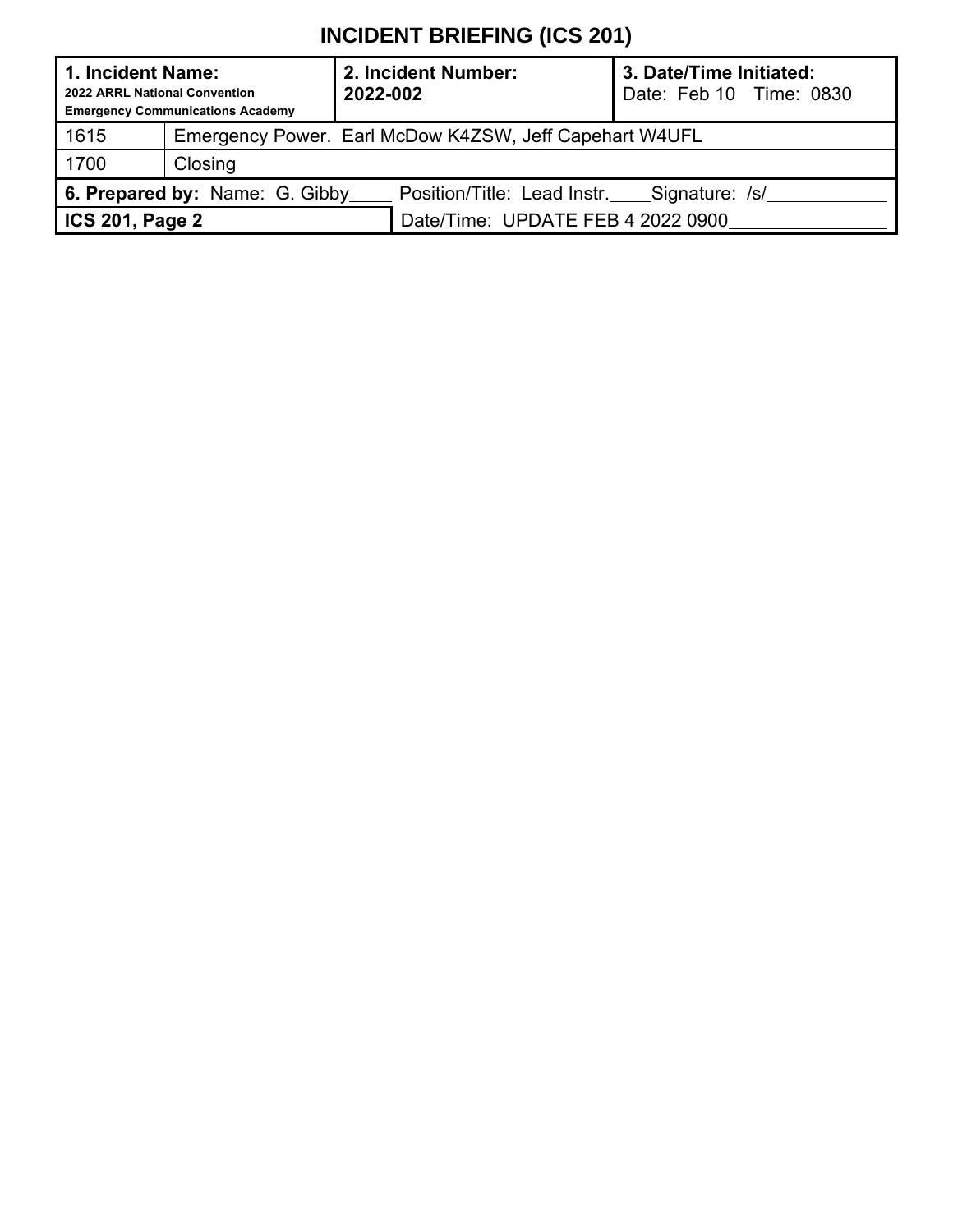|                                                                                                                                                                  | .                                                                                                                                                                                                                                                                           |                                                       |  |  |  |  |
|------------------------------------------------------------------------------------------------------------------------------------------------------------------|-----------------------------------------------------------------------------------------------------------------------------------------------------------------------------------------------------------------------------------------------------------------------------|-------------------------------------------------------|--|--|--|--|
| 1. Incident Name:<br>2022 ARRL National Convention<br><b>Emergency Communications Academy</b>                                                                    | 2. Incident Number:<br>2022-002                                                                                                                                                                                                                                             | 3. Date/Time Initiated:<br>Date: Feb 10<br>Time: 0830 |  |  |  |  |
|                                                                                                                                                                  | 9. Current Organization (fill in additional organization as appropriate):                                                                                                                                                                                                   |                                                       |  |  |  |  |
|                                                                                                                                                                  |                                                                                                                                                                                                                                                                             |                                                       |  |  |  |  |
|                                                                                                                                                                  | Person-In-Charge: Rick Palm K1CE<br>Lead Instructor: Gordon Gibby KX4Z                                                                                                                                                                                                      |                                                       |  |  |  |  |
| C. Matthew Curtin KD8TTE                                                                                                                                         | Distinguished Faculty: (in order of appearance)<br>Mike Walters, W8ZY, ARRL Field Services Manager, Red Cross Winlink Thursday Administrator<br>Helen Straughn WC4FSU, ARRL Northern Florida Section Traffic Manager<br>Leland Gallup AA3YB, Alachua County AEC, SHARES ERP |                                                       |  |  |  |  |
| Arc Thames W4CPD NFL SEC<br>Christine Duez K4KJN, West Florida SEC<br>Earl McDow K4ZSW, Alachua County SHARES ERP<br>Jeff Capehart W4UFL, Alachua County EC      | Josh Johnston KE5MHV ARRL (new) Emergency Management Director                                                                                                                                                                                                               |                                                       |  |  |  |  |
| MULTIPLE INVITED GUESTS FOR THE AUXCOM FORUMIncludes former FEMA Head Craig<br>Fugate KK4INZ and two official course instructors, others pendingsome "incognito" |                                                                                                                                                                                                                                                                             |                                                       |  |  |  |  |
|                                                                                                                                                                  |                                                                                                                                                                                                                                                                             |                                                       |  |  |  |  |
|                                                                                                                                                                  |                                                                                                                                                                                                                                                                             |                                                       |  |  |  |  |
|                                                                                                                                                                  |                                                                                                                                                                                                                                                                             |                                                       |  |  |  |  |
|                                                                                                                                                                  |                                                                                                                                                                                                                                                                             |                                                       |  |  |  |  |
|                                                                                                                                                                  |                                                                                                                                                                                                                                                                             |                                                       |  |  |  |  |
|                                                                                                                                                                  |                                                                                                                                                                                                                                                                             |                                                       |  |  |  |  |
|                                                                                                                                                                  |                                                                                                                                                                                                                                                                             |                                                       |  |  |  |  |
|                                                                                                                                                                  |                                                                                                                                                                                                                                                                             |                                                       |  |  |  |  |
|                                                                                                                                                                  |                                                                                                                                                                                                                                                                             |                                                       |  |  |  |  |
|                                                                                                                                                                  |                                                                                                                                                                                                                                                                             |                                                       |  |  |  |  |
|                                                                                                                                                                  |                                                                                                                                                                                                                                                                             |                                                       |  |  |  |  |
|                                                                                                                                                                  |                                                                                                                                                                                                                                                                             |                                                       |  |  |  |  |
|                                                                                                                                                                  |                                                                                                                                                                                                                                                                             |                                                       |  |  |  |  |
|                                                                                                                                                                  |                                                                                                                                                                                                                                                                             |                                                       |  |  |  |  |
|                                                                                                                                                                  |                                                                                                                                                                                                                                                                             |                                                       |  |  |  |  |
| 6. Prepared by: Name: G. Gibby_                                                                                                                                  | Position/Title: Lead Inst.                                                                                                                                                                                                                                                  | Signature: /s/                                        |  |  |  |  |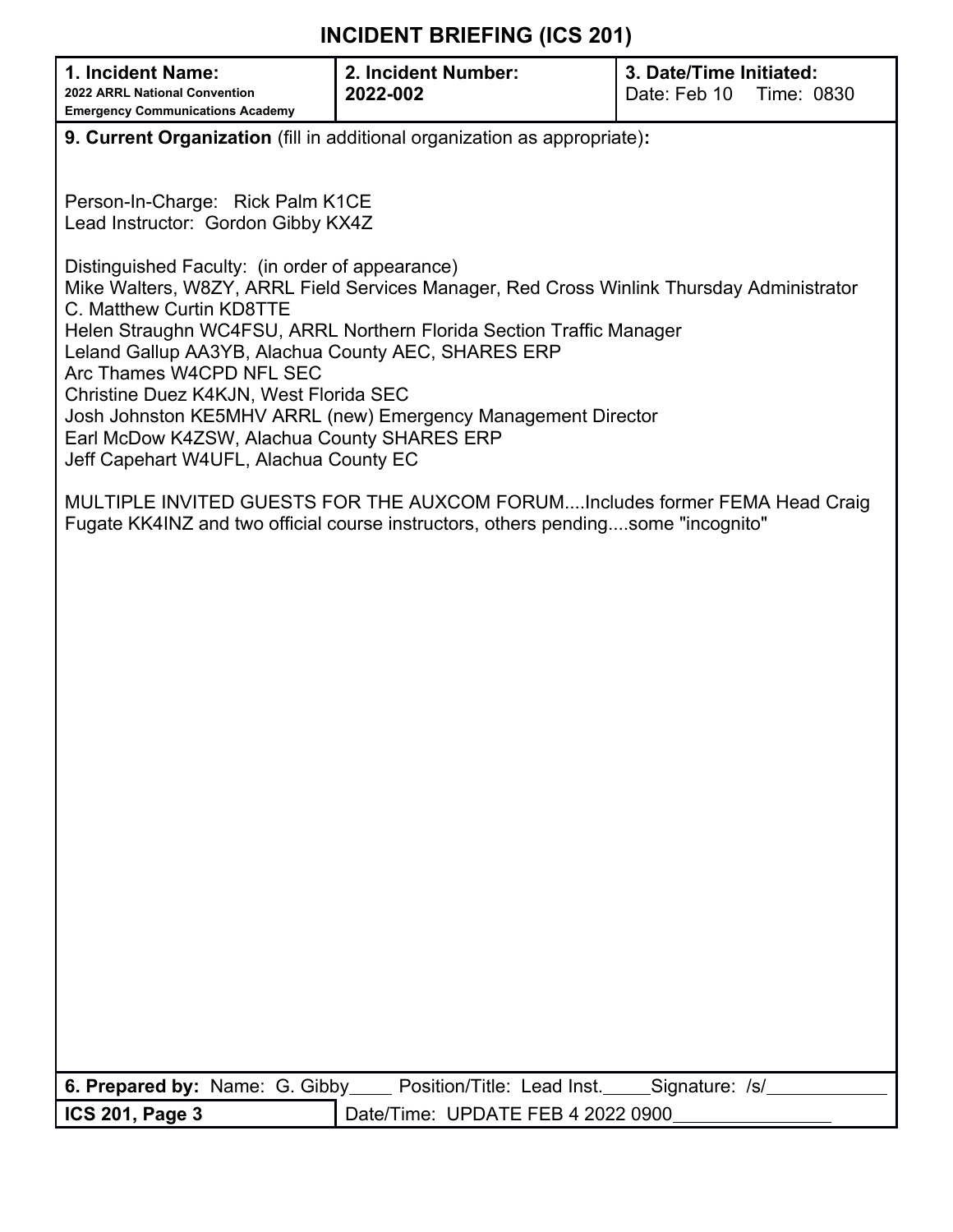| 1. Incident Name:<br>2022 ARRL National Convention<br><b>Emergency Communications Academy</b> |                               | 2. Incident Number:<br>2022-002                            |                                                                                                                                                      |  |  |  |  |
|-----------------------------------------------------------------------------------------------|-------------------------------|------------------------------------------------------------|------------------------------------------------------------------------------------------------------------------------------------------------------|--|--|--|--|
| 10. Resource Summary:                                                                         |                               |                                                            |                                                                                                                                                      |  |  |  |  |
| Resource                                                                                      | Resource<br><b>Identifier</b> | Date/Time<br>Ordered                                       | <b>ETA</b>                                                                                                                                           |  |  |  |  |
| YOUR SLIDES /<br><b>OR PLANS</b>                                                              | "SLIDES"                      | <b>SEND SET TO</b><br><b>GORDON BY</b><br>FEB <sub>5</sub> | <b>BRING WITH YOU ON</b><br><b>THUMBDRIVE</b>                                                                                                        |  |  |  |  |
| Your VHF analog<br>radio                                                                      | <b>VHF</b>                    |                                                            | Bring with you for VHF net practice                                                                                                                  |  |  |  |  |
| Your HF Go-Box<br>w/digital                                                                   | <b>HFGOBOX</b>                |                                                            | <b>Bring with you for Winlink</b><br>Mentoring if you can. Equipped for<br>ARDOP +/- VARA                                                            |  |  |  |  |
| Your dummy load<br>for 5-10W                                                                  | <b>DL</b>                     |                                                            | Bring with you - suggest similar to<br>https://www.amazon.com/XRDS-RF-<br>PL259-Male-RF-Dummy/dp/B08QRR<br><b>Z57V</b><br>(Gordon has a few extras.) |  |  |  |  |
| 2 Short coax<br>jumpers (1-3 feet)                                                            | <b>JUMPER</b>                 |                                                            | Bring with your HF station                                                                                                                           |  |  |  |  |
| <b>CONSIDER A</b><br><b>ROLLING CART</b>                                                      | <b>ROLLCART</b>               |                                                            | Consider to bring radio equipment if<br>you are bringing them.                                                                                       |  |  |  |  |
| PL-259 Tee's with<br>alligator<br>"antenna"                                                   | <b>ANTENNA</b>                |                                                            | <b>GORDON PROVIDES AND BRINGS</b>                                                                                                                    |  |  |  |  |
| <b>HF RMS</b><br><b>STATION NF4RC</b>                                                         | <b>RMS-HF</b>                 |                                                            | <b>GORDON BRINGS</b>                                                                                                                                 |  |  |  |  |
| <b>VHF RMS</b><br><b>STATION</b><br><b>NF4RC-10</b>                                           | <b>RMS-VHF</b>                |                                                            | Not for sure, just yet<br><b>CANCELLED</b>                                                                                                           |  |  |  |  |
| <b>RADIOGRAM</b><br><b>FORMS</b>                                                              | <b>RADIOGRAM</b>              |                                                            | <b>LELAND BRINGS</b>                                                                                                                                 |  |  |  |  |
| <b>ANY PROPS</b><br><b>YOU NEED</b>                                                           |                               |                                                            | <b>YOU BRING</b>                                                                                                                                     |  |  |  |  |
| Thumbdrives with<br><b>WINLINK</b><br><b>INSTALL</b>                                          |                               |                                                            | Gordon will bring 5+ (Note: for-<br><b>WINDOWS only)</b>                                                                                             |  |  |  |  |
| <b>REPLACED BY</b><br><b>SHELTER-A</b><br><b>PRIVATE WEB</b><br><b>SERVER</b>                 |                               |                                                            | <b>Connect to SHELTER-A, go to URL</b><br>10.10.10.10 to find copies of<br>instructions and software<br>downloads                                    |  |  |  |  |
| <b>AUDIO-</b><br><b>VISUAL</b>                                                                |                               |                                                            | PROVIDED BY HOTEL                                                                                                                                    |  |  |  |  |
|                                                                                               |                               |                                                            |                                                                                                                                                      |  |  |  |  |

**6. Prepared by:** Name: G. Gibby\_\_\_\_\_ Position/Title: "lead Insructor"\_Signature: /s/\_\_\_\_\_\_\_\_\_\_\_\_\_\_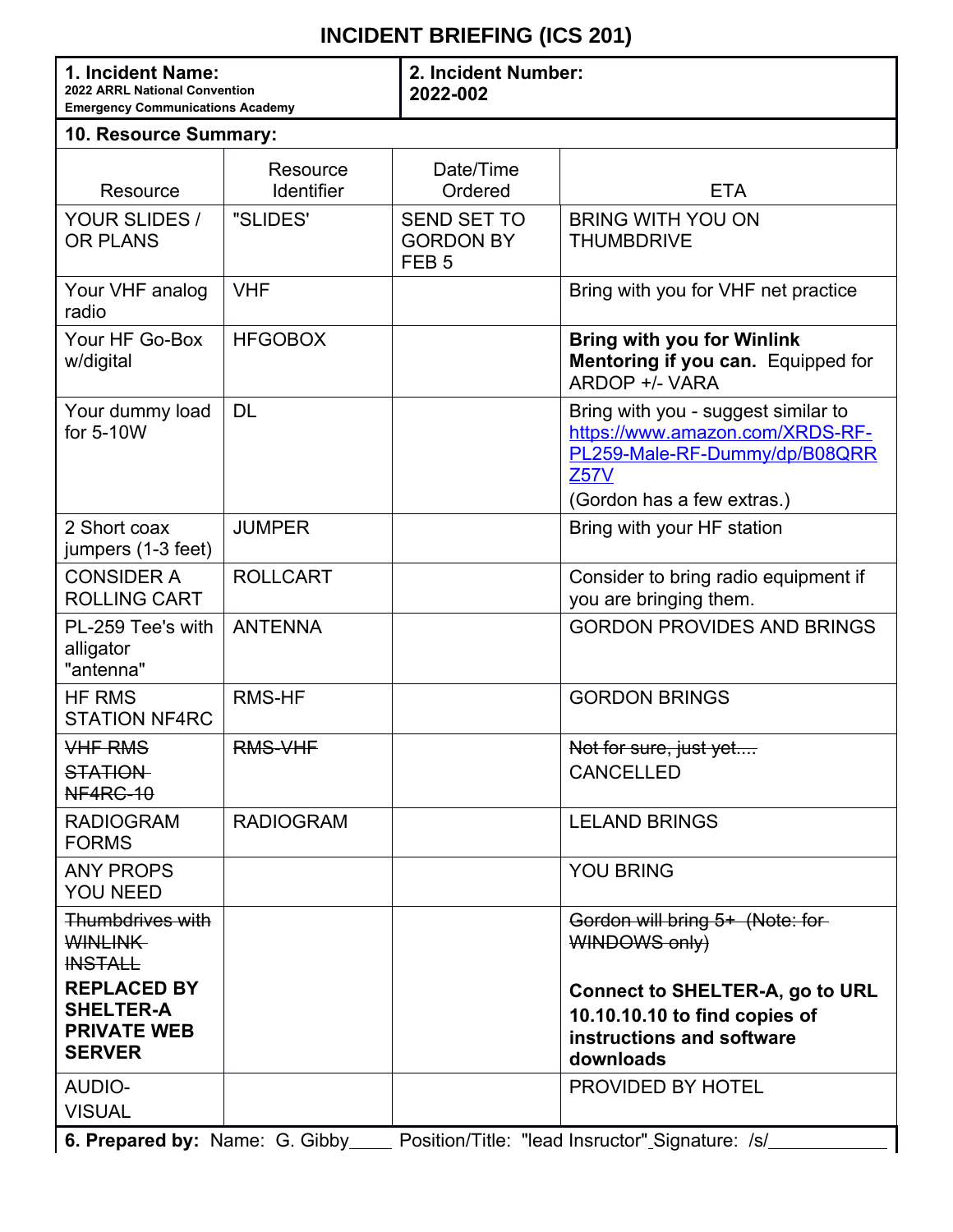| 1. Incident Name:<br>2022 ARRL National Convention<br><b>Emergency Communications Academy</b> | 2022-002 | 2. Incident Number:               |
|-----------------------------------------------------------------------------------------------|----------|-----------------------------------|
| 10. Resource Summary:                                                                         |          |                                   |
| ICS 201, Page 4                                                                               |          | Date/Time: UPDATE FEB 4 2022 0900 |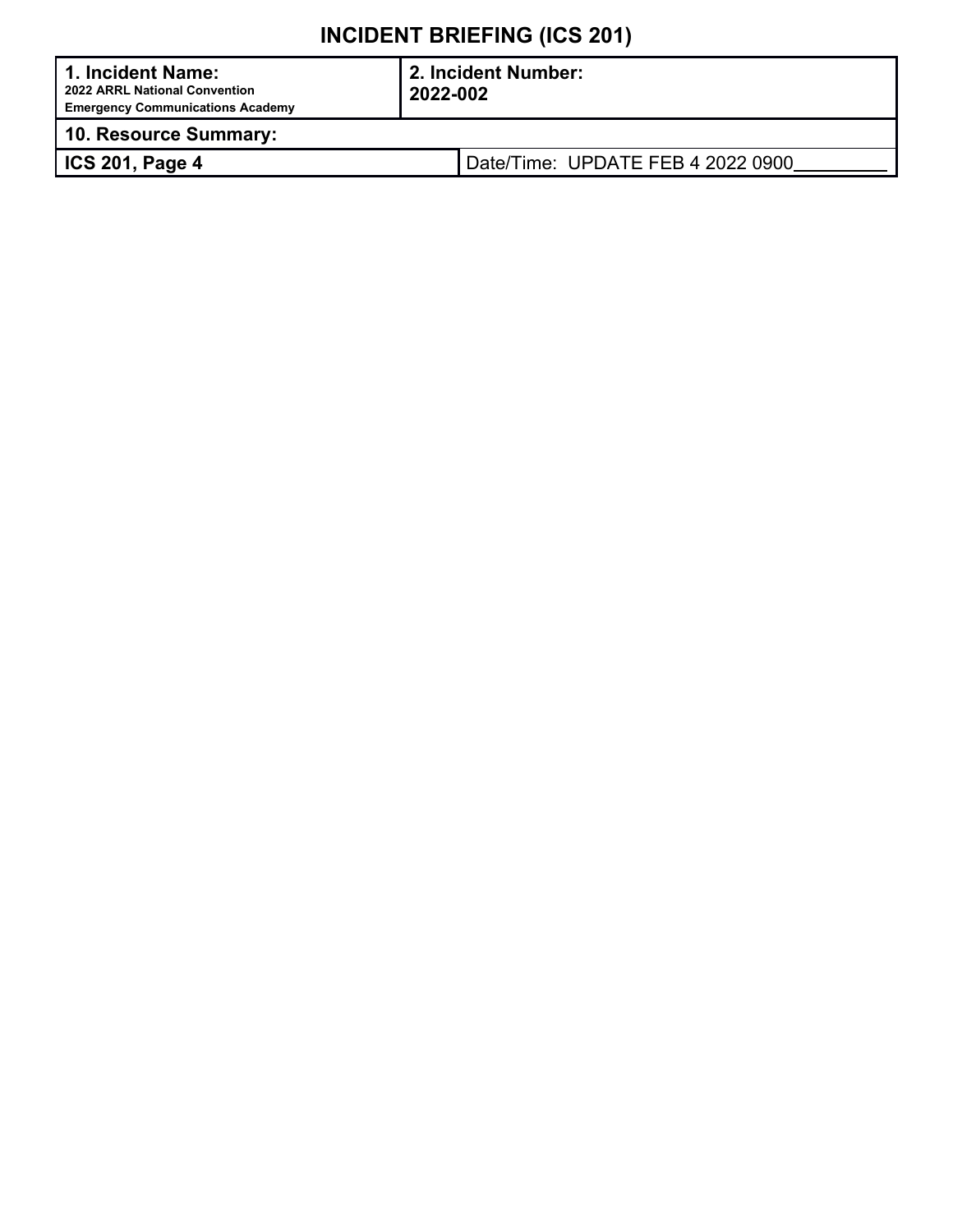### **INCIDENT RADIO COMMUNICATIONS PLAN ICS-205**

|                                                                                                                                       | <b>INCIDENT RADIO COMMUNICATIONS PLAN (ICS-205)</b> |                 |                                                                     |                                           |                 |                                                                          |                                             |                                                                     |                                                   |                                   |                                             |
|---------------------------------------------------------------------------------------------------------------------------------------|-----------------------------------------------------|-----------------|---------------------------------------------------------------------|-------------------------------------------|-----------------|--------------------------------------------------------------------------|---------------------------------------------|---------------------------------------------------------------------|---------------------------------------------------|-----------------------------------|---------------------------------------------|
| 1. Incident Name:<br>2022 ARRL National Convention<br><b>Emergency Communications Academy</b><br>Time:<br>4. Basic Radio Channel Use: |                                                     |                 |                                                                     | 2. Date/Time Prepared:<br>Date: 1/08/2022 |                 |                                                                          | Time From: 0800                             |                                                                     | <b>3. Operational Period</b><br>Date From: Feb 10 | Date To:Feb 10<br>Time To:        |                                             |
|                                                                                                                                       |                                                     |                 |                                                                     |                                           |                 |                                                                          |                                             |                                                                     |                                                   |                                   |                                             |
| Zone<br>Grp.                                                                                                                          | $\mathsf{C}$<br>h<br>#                              | Function        | Channel<br>Name /<br><b>Trunked</b><br>Radio<br>System<br>Talkgroup |                                           | Assign<br>-ment | <b>RX</b><br>Freq.<br>N or<br>W                                          | <b>RX</b><br><b>TON</b><br>E/<br><b>NAC</b> | <b>TX</b><br><b>FREQ</b><br>N or W                                  | TX<br><b>TON</b><br>E/<br><b>NAC</b>              | <b>MODE</b><br>(A,<br>D, or<br>M) | <b>Remarks</b>                              |
|                                                                                                                                       |                                                     | <b>Tactical</b> | <b>NET</b>                                                          |                                           | Ham             | 146.<br>490                                                              | None                                        | 146.<br>490                                                         | None                                              | $\overline{A}$                    | <b>TRAFFIC NET</b><br><b>FREQUENCY</b>      |
|                                                                                                                                       |                                                     | <b>Tactical</b> | SIDE1                                                               |                                           | Ham             | 146.<br>520                                                              | None                                        | 146.<br>520                                                         | None                                              | A                                 | Side Freq #1<br><b>National Calling</b>     |
|                                                                                                                                       |                                                     | <b>Tactical</b> | SIDE <sub>2</sub>                                                   |                                           | Ham             | 146.<br>550                                                              | None                                        | 146.<br>550                                                         | None                                              | $\overline{A}$                    | Side Freq #2                                |
|                                                                                                                                       |                                                     | <b>Tactical</b> | SIDE3                                                               |                                           | Ham             | 146.<br>580                                                              | None                                        | 146.<br>580                                                         | None                                              | A                                 | Side Freq #3                                |
|                                                                                                                                       |                                                     | <b>Tactical</b> | SIDE4                                                               |                                           | Ham             | 146.<br>610                                                              | None                                        | 146.<br>610                                                         | None                                              | $\overline{A}$                    | Side Freq #4                                |
|                                                                                                                                       |                                                     |                 | Logistics   VHFRMS                                                  |                                           | Ham             | $145 -$<br>070                                                           | <b>None</b>                                 | $145 -$<br>070                                                      | <b>None</b>                                       | Đ                                 | <b>AX.25 NF4RC-10</b><br>(not for sure yet) |
|                                                                                                                                       |                                                     |                 | Logistics   HFRMS1                                                  |                                           | Ham             | <b>CF</b><br>3595.5<br>kHz<br><b>DIAL</b><br>3594.0<br><b>USB</b>        |                                             | CF<br>3595.5<br>kHz<br><b>DIAL</b><br>3594.0<br><b>USB</b>          |                                                   | D                                 | NF4RC Ardop/VARA                            |
|                                                                                                                                       |                                                     |                 | Logistics HFRMS2                                                    |                                           | Ham             | <b>CF</b><br>7103.5<br>kHz<br><b>DIAL</b><br>7102.0<br><b>USB</b>        |                                             | <b>CF</b><br>7103.5<br>kHz<br><b>DIAL</b><br>7102.0<br><b>USB</b>   |                                                   | D                                 | NF4RC Ardoop/VARA                           |
|                                                                                                                                       |                                                     | Logistics       | HFRMS3                                                              |                                           | Ham             | <b>CF</b><br>10147.<br>0 kHz<br><b>DIAL</b><br>10145.<br>5<br><b>USB</b> |                                             | <b>CF</b><br>10147.0<br>kHz<br><b>DIAL</b><br>10145.5<br><b>USB</b> |                                                   | D                                 | NF4RC Ardop/VARA                            |
|                                                                                                                                       |                                                     |                 |                                                                     |                                           |                 |                                                                          |                                             |                                                                     |                                                   |                                   |                                             |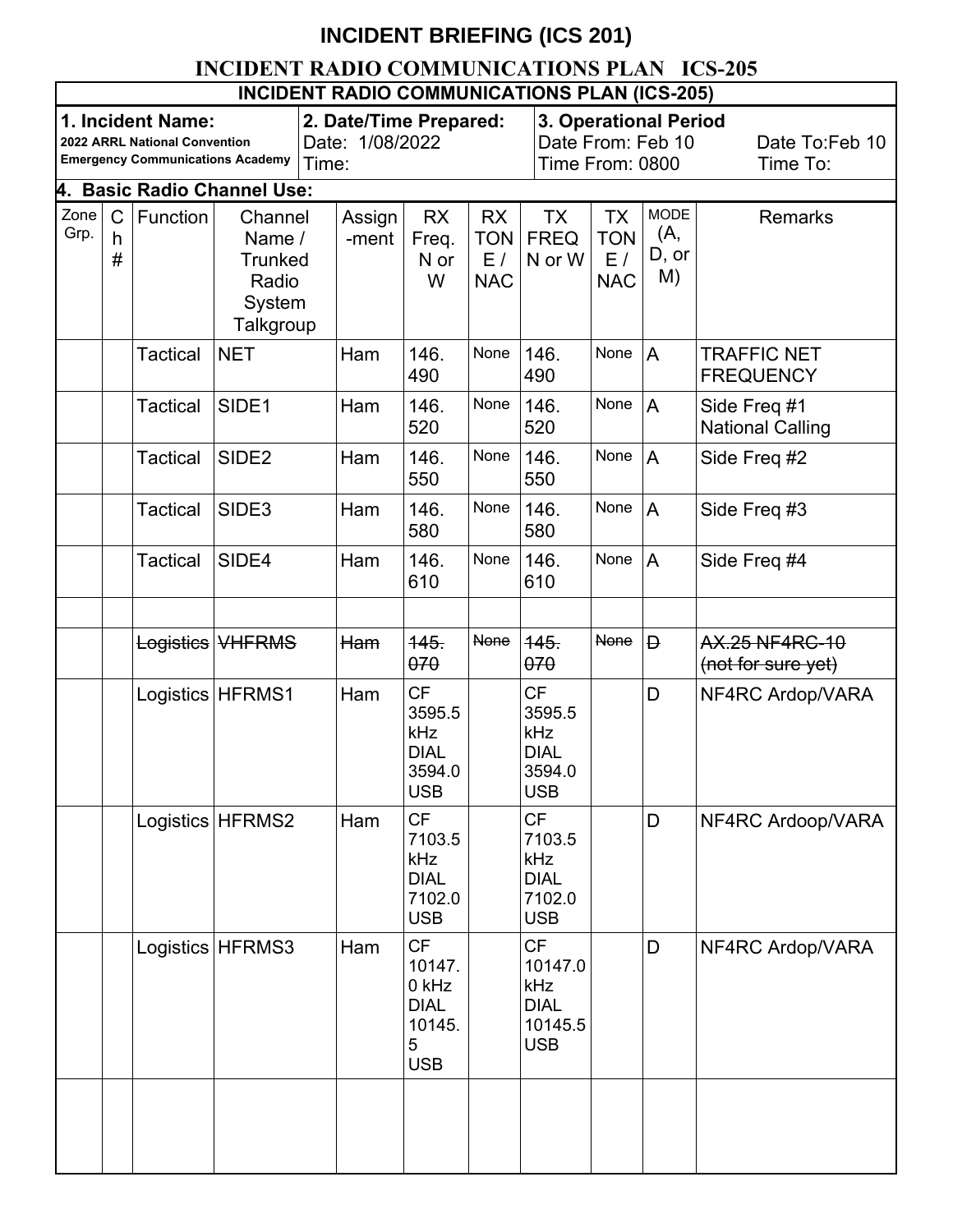# **5. Special Instructions VHF TRANSCEIVERS = LOW OR 1 WATT HF TRANSCEIVERS 5W INTO DUMMY LOAD WITH PIGTAIL ANTENNA 6. Prepared By** (Communications Unit Leader) Name G. Gibby Signature /s **ICS 205 IAP PAGE Date / Time UPDATE FEB4**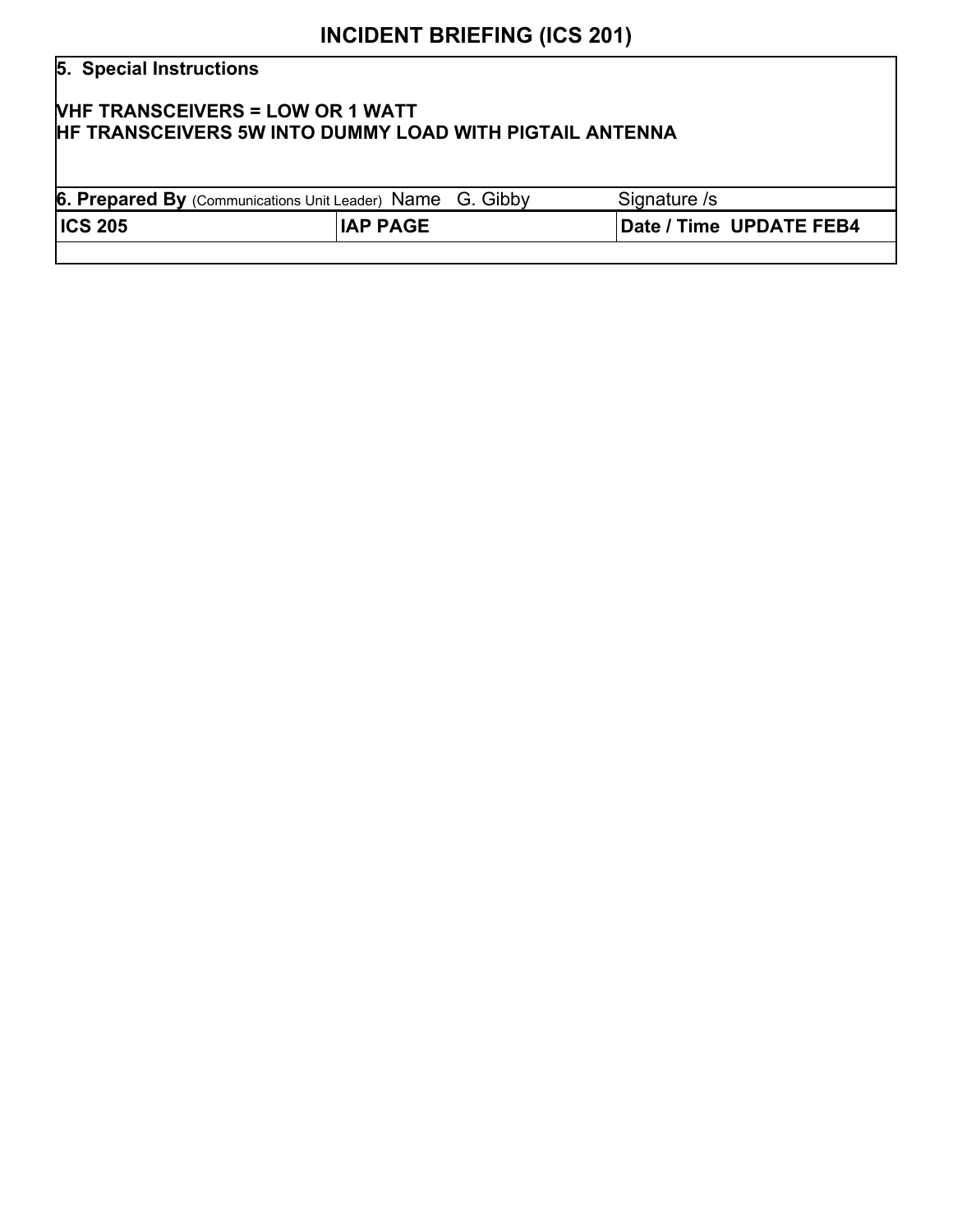| <b>ICS-205A</b>                                                                                                                                                              |                                                                                 |                                                                                                                                                       |  |  |  |
|------------------------------------------------------------------------------------------------------------------------------------------------------------------------------|---------------------------------------------------------------------------------|-------------------------------------------------------------------------------------------------------------------------------------------------------|--|--|--|
| 1. Incident Name:<br>2022 ARRL National Convention<br><b>Emergency Communications Academy</b>                                                                                | 2. DATE / TIME PREPARED:<br>Date:Saturday 1/8/2022<br>Time:                     | <b>3. OPERATIONAL PERIOD</b><br>Date From: NOW<br>Time From:<br>Date TO: FEB 11 2022<br>Time TO:                                                      |  |  |  |
| 3. Basic Local<br><b>Communications</b><br>Information:                                                                                                                      |                                                                                 |                                                                                                                                                       |  |  |  |
| <b>Incident Assigned Position</b>                                                                                                                                            | Name (Alphabetized)                                                             | Method(s) of Contact<br>(phone, pager, cell, etc.)<br>For privacy / security's sake, phone numbers that were published within the planning group have |  |  |  |
|                                                                                                                                                                              | been removed from this public version.                                          |                                                                                                                                                       |  |  |  |
| Person-In-Charge                                                                                                                                                             | <b>Rick Palm K1CE</b>                                                           | k1ce@arrl.net                                                                                                                                         |  |  |  |
| Chief Cook & Bottle Washer                                                                                                                                                   | Gordon Gibby KX4Z                                                               | docvacuumtubes@gmail.com                                                                                                                              |  |  |  |
| <b>FACULTY</b>                                                                                                                                                               | <b>Jeff Capehart W4UFL</b>                                                      | w4ufl@arrl.net                                                                                                                                        |  |  |  |
| <b>FACULTY</b>                                                                                                                                                               | C. Matthew Curtin KD8TTE                                                        | kd8tte@protonmail.com                                                                                                                                 |  |  |  |
| <b>FACULTY</b>                                                                                                                                                               | <b>Christine Duez K4KJN</b>                                                     | cduez10@yahoo.com                                                                                                                                     |  |  |  |
| <b>FACULTY</b>                                                                                                                                                               | <b>Leland Gallup AA3YB</b>                                                      | gallupleland@gmail.com                                                                                                                                |  |  |  |
| <b>FACULTY</b>                                                                                                                                                               | Josh Johnston KE5MHV                                                            | jjohnston@arrl.org                                                                                                                                    |  |  |  |
| <b>FACULTY</b>                                                                                                                                                               | Earl McDow K4ZSW                                                                | earl.mcdow@gmail.com                                                                                                                                  |  |  |  |
| <b>FACULTY</b>                                                                                                                                                               | Helen Straughn WC4FSU                                                           | wc4fsu@cfl.rr.com                                                                                                                                     |  |  |  |
| <b>FACULTY</b>                                                                                                                                                               | <b>Arc Thames W4CPD</b>                                                         | arc.thames@srcares.org                                                                                                                                |  |  |  |
| <b>FACULTY</b>                                                                                                                                                               | Mike Walters W8ZY                                                               | w8zy@na1ra.net<br>mwalters@arrl.org                                                                                                                   |  |  |  |
|                                                                                                                                                                              |                                                                                 |                                                                                                                                                       |  |  |  |
| <b>ONSITE ARRL emergency</b><br>contact                                                                                                                                      | Bob Inderebitzen NQIR<br>Director of Public Relations &<br>Innovation           | rinderbitzen@arrl.org                                                                                                                                 |  |  |  |
| <b>ONSITE ARRL additional</b><br>emergency contact                                                                                                                           | Kathleen Callahan KC1MBY<br>Director of Member, Marketing<br>and Communications | kcallahan@arrl.org                                                                                                                                    |  |  |  |
|                                                                                                                                                                              |                                                                                 |                                                                                                                                                       |  |  |  |
|                                                                                                                                                                              |                                                                                 |                                                                                                                                                       |  |  |  |
|                                                                                                                                                                              |                                                                                 |                                                                                                                                                       |  |  |  |
| 4. Prepared by: Name: G.<br>Gibby<br>Position/Title: Lead Instr.<br>PLEASE NOTIFY ME IF YOU WOULD LIKE YOUR PHONE<br><b>NUMBER ADDED TO THIS DOCUMENT.</b><br>Signature: /s/ |                                                                                 |                                                                                                                                                       |  |  |  |
| <b>ICS 205A</b>                                                                                                                                                              | <b>IAP Page</b>                                                                 | Date/Time: UPDATE FEB 4                                                                                                                               |  |  |  |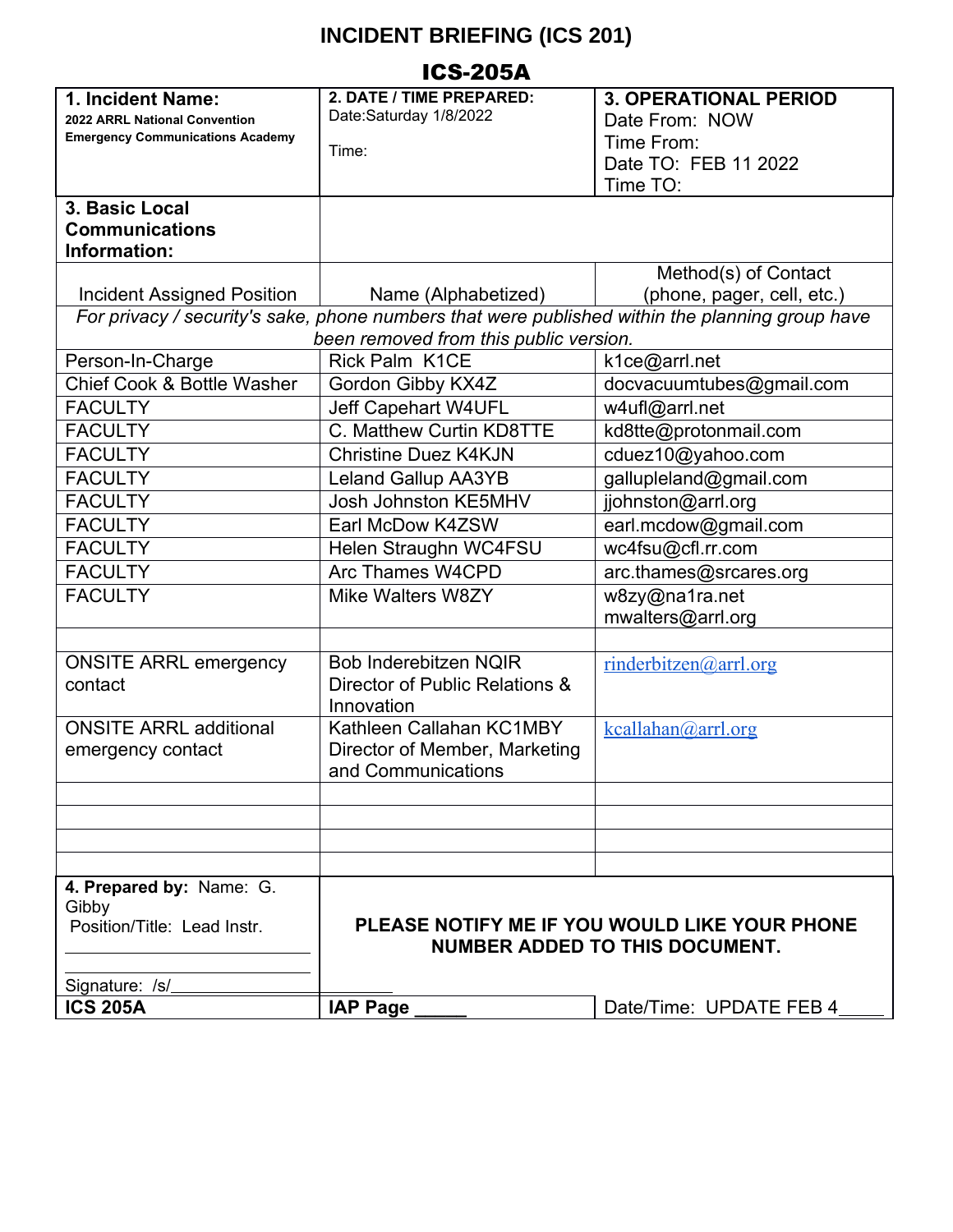### **APPENDIX:** *UPDATED January 6, 2022* **2022 ARRL NATIONAL CONVENTION, Emergency Communications Training Track**

**Person-in-Charge: Rick Palm, K1CE Lead Instructor: Gordon Gibby, KX4Z**

| <b>DATE/TIME</b>               |                                                                                                                                                                                                                                                                                                                                                                                                 |
|--------------------------------|-------------------------------------------------------------------------------------------------------------------------------------------------------------------------------------------------------------------------------------------------------------------------------------------------------------------------------------------------------------------------------------------------|
| Thursday, February 10,<br>2022 | <b>EMERGENCY COMMUNICATIONS</b>                                                                                                                                                                                                                                                                                                                                                                 |
|                                | <b>TRAINING TRACK</b>                                                                                                                                                                                                                                                                                                                                                                           |
| 0830                           |                                                                                                                                                                                                                                                                                                                                                                                                 |
|                                | WELCOME – Goal of Today's Program:                                                                                                                                                                                                                                                                                                                                                              |
|                                | 3) Help students learn the skills and their proper roles to be an<br>Asset and Not a Liability When Responding to Incidents to<br><b>Assist Served Entities.</b><br>Help students track their training progress and credentials by<br>4)<br>using the ARRL, AUXCOMM and Florida Task Books<br><b>Introduce New ARRL Director of Emergency Management</b><br>5)<br><b>Josh Johnston, KE5MHV.</b> |
|                                | Mike Walters, W8ZY, ARRL Field Services Manager, Red Cross<br>Winlink Thursday Administrator; Gordon Gibby, KX4Z, Training<br>Track lead instructor                                                                                                                                                                                                                                             |
| 0900                           |                                                                                                                                                                                                                                                                                                                                                                                                 |
|                                | <b>Overview of Amateur Radio Response to Disasters -- How</b><br>communication works, with layers of networks and interchanges;<br>introduce an event and its impact<br>C. Matthew Curtin, KD8TTE                                                                                                                                                                                               |
| 0930                           | <b>Basic Voice Traffic Handling:</b><br>Mechanics of a Radiogram Transfer - Origination, Sending,<br><b>Receiving, Delivering</b><br>Helen Straughn, WC4FSU, ARRL Northern<br>Florida Section Traffic Manager and<br>C. Matthew Curtin, KD8TTE                                                                                                                                                  |
| 1000                           |                                                                                                                                                                                                                                                                                                                                                                                                 |
|                                | Hands-On Voice Traffic – Conduct Actual Net for Net/Message<br><b>Transaction Practice; Capturing ICS-213's into Radiograms</b>                                                                                                                                                                                                                                                                 |
|                                | Leland Gallup AA3YB and<br>C. Matthew Curtin KD8TTE<br><b>Analog VHF Transceiver Required</b>                                                                                                                                                                                                                                                                                                   |
| 1100                           |                                                                                                                                                                                                                                                                                                                                                                                                 |
|                                | <b>ARRL ARES Forum:</b><br>What is ARES; How to Join; Open Forum                                                                                                                                                                                                                                                                                                                                |
|                                | Hosts: ARRL Northern Florida SEC Arc Thames, W4CPD; ARRL                                                                                                                                                                                                                                                                                                                                        |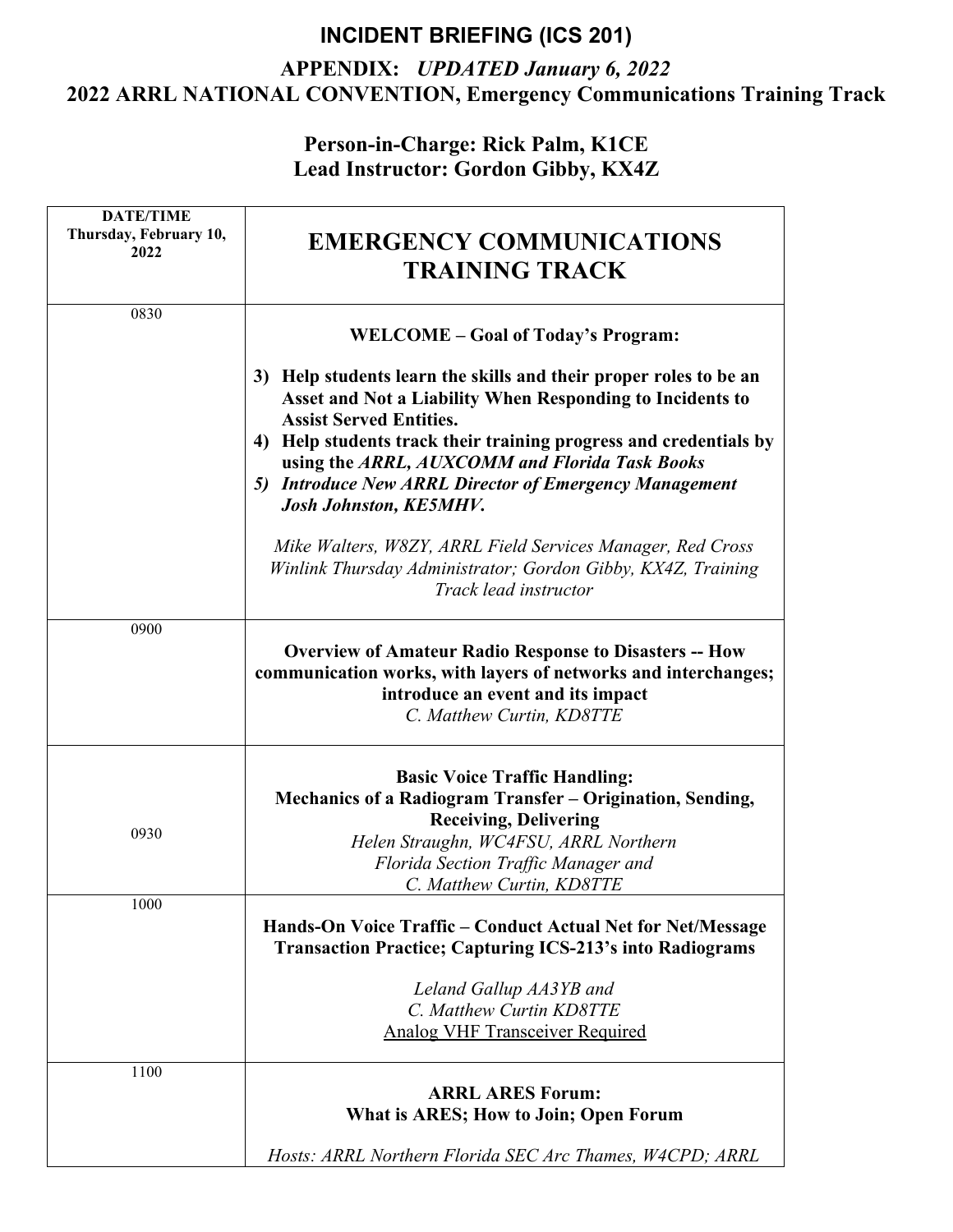|              | West Florida SEC Christine Duez, K4KJN; ARRL Emergency<br>Management Director Josh Johnston, KE5MHV; Mike Walters,<br><b>W8ZY, ARRL Field Services Manager</b> |
|--------------|----------------------------------------------------------------------------------------------------------------------------------------------------------------|
| 1145         | <b>ARRL National Luncheon</b>                                                                                                                                  |
| 1315         | <b>AUXCOMM</b> -- Integrating Amateur<br><b>Emergency Service Groups</b><br><b>Open Forum</b>                                                                  |
|              | Leland Gallup, AA3YB, Moderator                                                                                                                                |
| 1415         | <b>Discussion, Demonstration of Winlink Emergency</b><br><b>Communication Tools</b>                                                                            |
|              | Gordon Gibby, KX4Z; other mentors                                                                                                                              |
| 1530         | <b>Emergency Antennas -- Basic guidance on field-expedient</b><br>antenna systems, NVIS propagation, and RF exposure<br>compliance                             |
|              | C. Matthew Curtin, KD8TTE; and Gordon Gibby KX4Z                                                                                                               |
| 1615         | <b>Emergency Power</b>                                                                                                                                         |
|              | Earl McDow K4ZSW; Jeff Capehart, W4UFL                                                                                                                         |
| 1700 Closing |                                                                                                                                                                |

### **PRESENTERS, HOSTS**

Lead Instructor for the *Emergency Communications Academy* at ARRL National Convention/Orlando HamCation® **Gordon Gibby, KX4Z, MD**, discovered ham radio as a teenager, building a Heathkit project. He attended Georgia Tech and the University of Illinois for electrical engineering and pre-med. He was an anesthesiologist. In retirement, Gibby taught electronics and radio theory, along with high school science classes. "Learning how to lay out printed circuit boards made a huge improvement in my ability to provide projects for a growing ham radio club, and getting my first spectrum analyzer made mixers come alive," he says. Gibby is a SHARES member and Winlink HF/VHF sysop.

**Helen Straughn, WC4FSU**, was first licensed in 1978. Amateur radio led to an 18-year career as a public safety communicator with the Florida State University and Tallahassee Police Departments. Her main interests are traffic handling and emergency communications. Helen is the manager for the Florida Phone Traffic Net, and was appointed Northern Florida Section Traffic Manager in 2020, promoting the growth of ARES and traffic nets.

**Earl McDow, K4ZSW**, started his ham radio experience in 6th grade with a Fox Hole radio and crystal radio upgrade. He built or modified surplus radios. McDow remains active in Boy Scouts after 65 years with the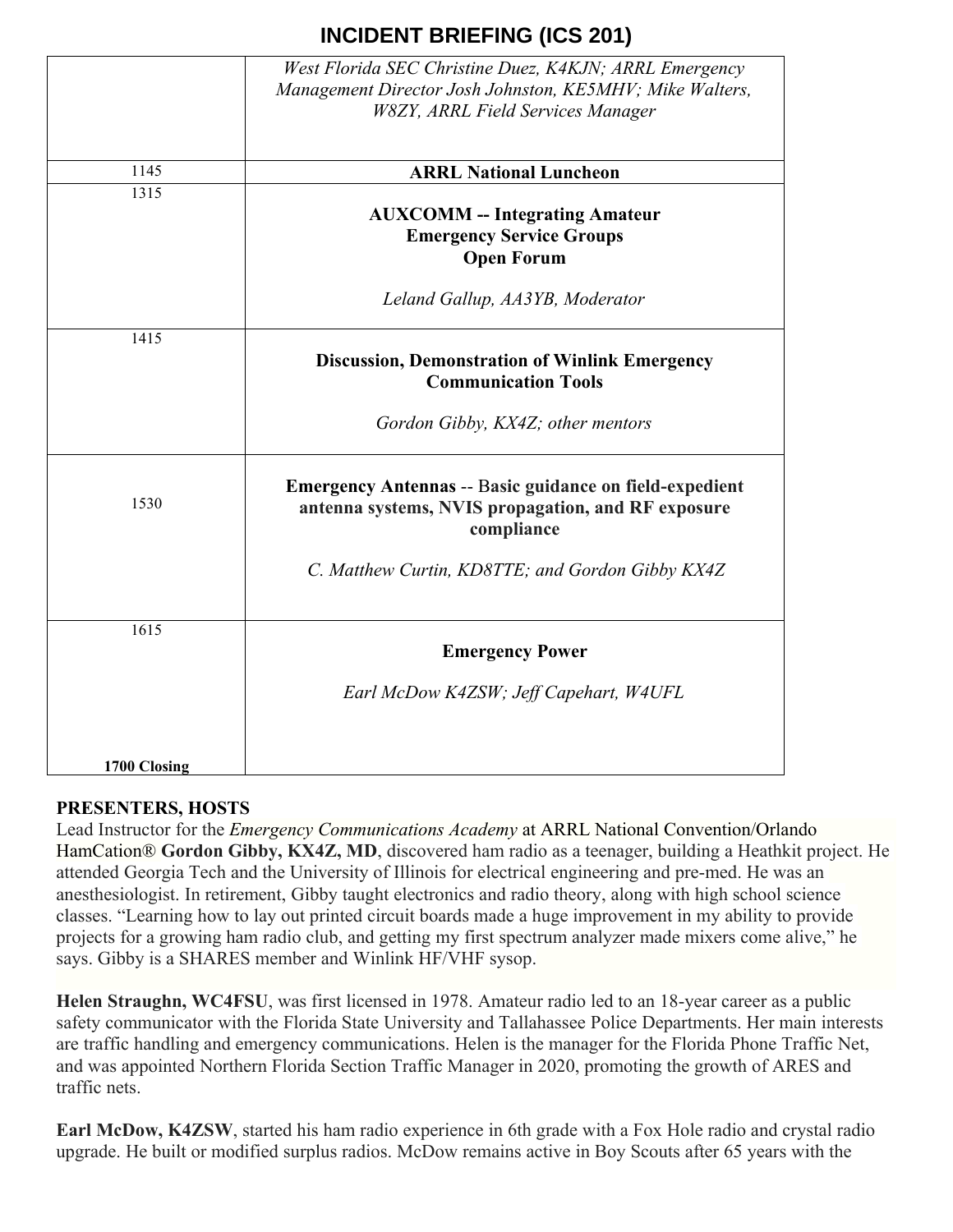organization – his first merit badge was the Radio Merit Badge. He was active in amateur radio until his sophomore year in computer engineering at the University of Tennessee. Studying semiconductors, "I liked the low voltage logic circuits, and computers replaced my radio hobby." McDow worked in medical research computer data acquisition and analysis, and later, in the Oak Ridge nuclear complex and research universities in Tennessee. He regained his interest in ham radio in 2018. Now, his interest is in digital radio technology and emergency communications, "contributing back service to our communities." About his presentation on emergency power options, he says "Without power, none of our tools work."

**C. Matthew Curtin, KD8TTE**, is the founder of the BLACK SWAN exercise and training program that has pioneered interoperability among agencies and nongovernment organizations. He serves as a Warrant Officer in the Signal Section at Headquarters, 4th Civil Support and Sustainment Brigade, Ohio Military Reserve. Curtin has held appointments in the Ohio Section as Assistant Section Emergency Coordinator, and Emergency Coordinator, and is currently designated as both Official Emergency Station and Official Relay Station. He recently completed his seventh term as Net Manager of Central Ohio Traffic Net, and is affiliated with Radio Relay International and the SHARES HF radio program. Professionally he leads a nationwide consulting practice in cybersecurity and forensic data analysis at Interhack Corporation in Columbus.

**Leland Gallup, AA3YB**, is not an engineer but has been an Extra for 20 years. Leland is a lawyer by vocation and retired from the US Army's Judge Advocate General's Corps as a colonel in 2009; then spent more years in as civilian attorney for the Federal government. Leland decided he'd had enough of the big city, retired, and moved to the Gainesville, Florida, area in 2017. It is in Florida that AA3YB discovered a consuming interest in emergency communications and service activity at the county level.

**Mike Walters, W8ZY**, joined the ARRL HQ staff as its new Field Services Manager this past year. Mike was part of the American Red Cross Emergency Communications Training group management team that planned and executed the very popular series of Winlink Thursday training exercises and served as ARRL Connecticut Section Emergency Coordinator.

**Josh Johnston, KE5MHV**, is the new ARRL Director of Emergency Management. Johnston has 16 years of experience as Director of Johnson County (Arkansas) Department of Emergency Management. He is an Emergency Coordinator, Volunteer Examiner, and ARRL-registered Instructor. Johnston is also certified in FEMA NIMS as well as CISA AUXCOMM Communications Unit Leader (COML). He holds a Bachelor of Science in Emergency Administration and Management from Arkansas Tech University.

**Rick Palm, K1CE**, is *QST* Public Service columnist, and editor of the ARES Letter. He has worked for ARRL for over 40 years - as a member of the ARRL HQ staff (20 years) and as a contractor for over 20 years. In the late eighties, he worked with a small team to develop the digital (packet radio BBS-based) part of National Traffic System, and was SYSOP of the first Connecticut PBBS NTS board. In 2016, attended the DHS/OEC AUXCOMM course.

### **CONTACT INFORMATION:**

Leland Gallup, AA3YB <gallupleland@gmail.com>

C. Matthew Curtin, KD8TTE <kd8tte@protonmail.com>

Earl McDow, K4ZSW <earl.mcdow@gmail.com>

Helen Straughn, WC4FSU <wc4fsu@cfl.rr.com>

Gordon Gibby, KX4Z <docvacuumtubes@gmail.com>